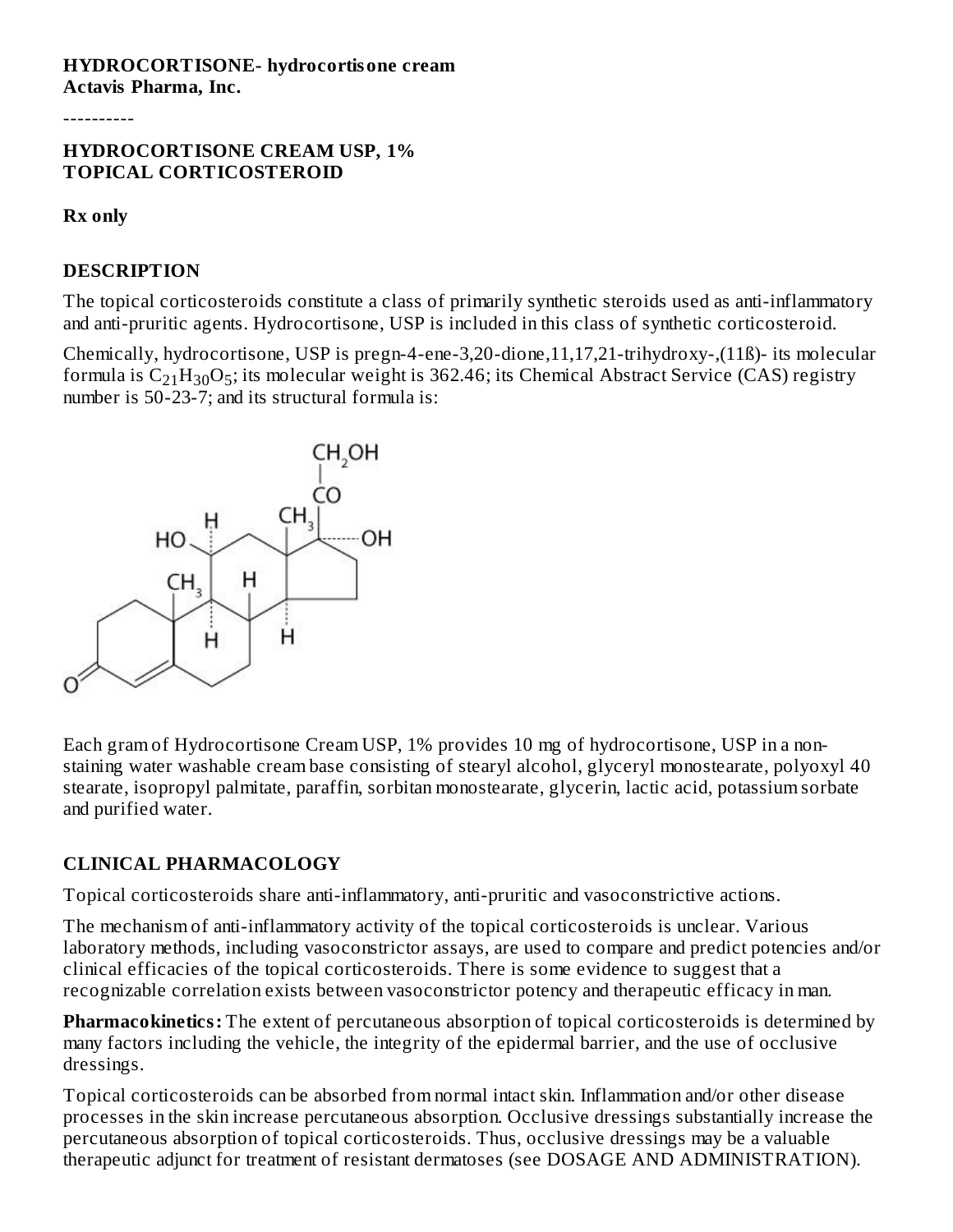Once absorbed through the skin, topical corticosteroids are handled through pharmacokinetic pathways similar to systemically administered corticosteroids. Corticosteroids are bound to plasma proteins in varying degrees. Corticosteroids are metabolized primarily in the liver and are then excreted by the kidneys. Some of the topical corticosteroids and their metabolites are also excreted into the bile.

## **INDICATIONS AND USAGE**

Topical corticosteroids are indicated for the relief of the inflammatory and pruritic manifestations of corticosteroid-responsive dermatoses.

## **CONTRAINDICATIONS**

Topical corticosteroids are contraindicated in those patients with a history of hypersensitivity to any of the components of the preparation.

## **PRECAUTIONS**

### **General**

Systemic absorption of topical corticosteroids has produced reversible hypothalamic-pituitary-adrenal (HPA) axis suppression, manifestations of Cushing's syndrome, hyperglycemia and glycosuria in some patients.

Conditions which augment systemic absorption include the application of the more potent steroids, use over large surface areas, prolonged use, and the addition of occlusive dressings.

Therefore, patients receiving a large dose of a potent topical steroid applied to a large surface area or under an occlusive dressing should be evaluated periodically for evidence of HPA axis suppression by using the urinary free cortisol and ACTH stimulation tests. If HPA axis suppression is noted, an attempt should be made to withdraw the drug, to reduce the frequency of application, or to substitute a less potent steroid.

Recovery of HPA axis function is generally prompt and complete upon discontinuation of the drug. Infrequently, signs and symptoms of steroid withdrawal may occur, requiring supplemental systemic corticosteroids.

Children may absorb proportionally larger amounts of topical corticosteroids and thus be more susceptible to systemic toxicity (see PRECAUTIONS — Pediatric Use).

If irritation develops, topical corticosteroids should be discontinued and appropriate therapy instituted.

In the presence of dermatological infections, the use of an appropriate antifungal or antibacterial agent should be instituted. If a favorable response does not occur promptly, the corticosteroid should be discontinued until the infection has been adequately controlled.

### **Information for the Patient**

Patients using topical corticosteroids should receive the following information and instructions.

- 1. This medication is to be used as directed by the physician. It is for external use only. Avoid contact with eyes.
- 2. Patients should be advised not to use this medication for any disorder other than for which it was prescribed.
- 3. The treated skin area should not be bandaged or otherwise covered or wrapped as to be occlusive unless directed by the physician.
- 4. Patients should report any signs of local adverse reactions especially under occlusive dressing.
- 5. Parents of pediatric patients should be advised not to use tight-fitting diapers or plastic pants on a child being treated in the diaper area, as these garments may constitute occlusive dressings.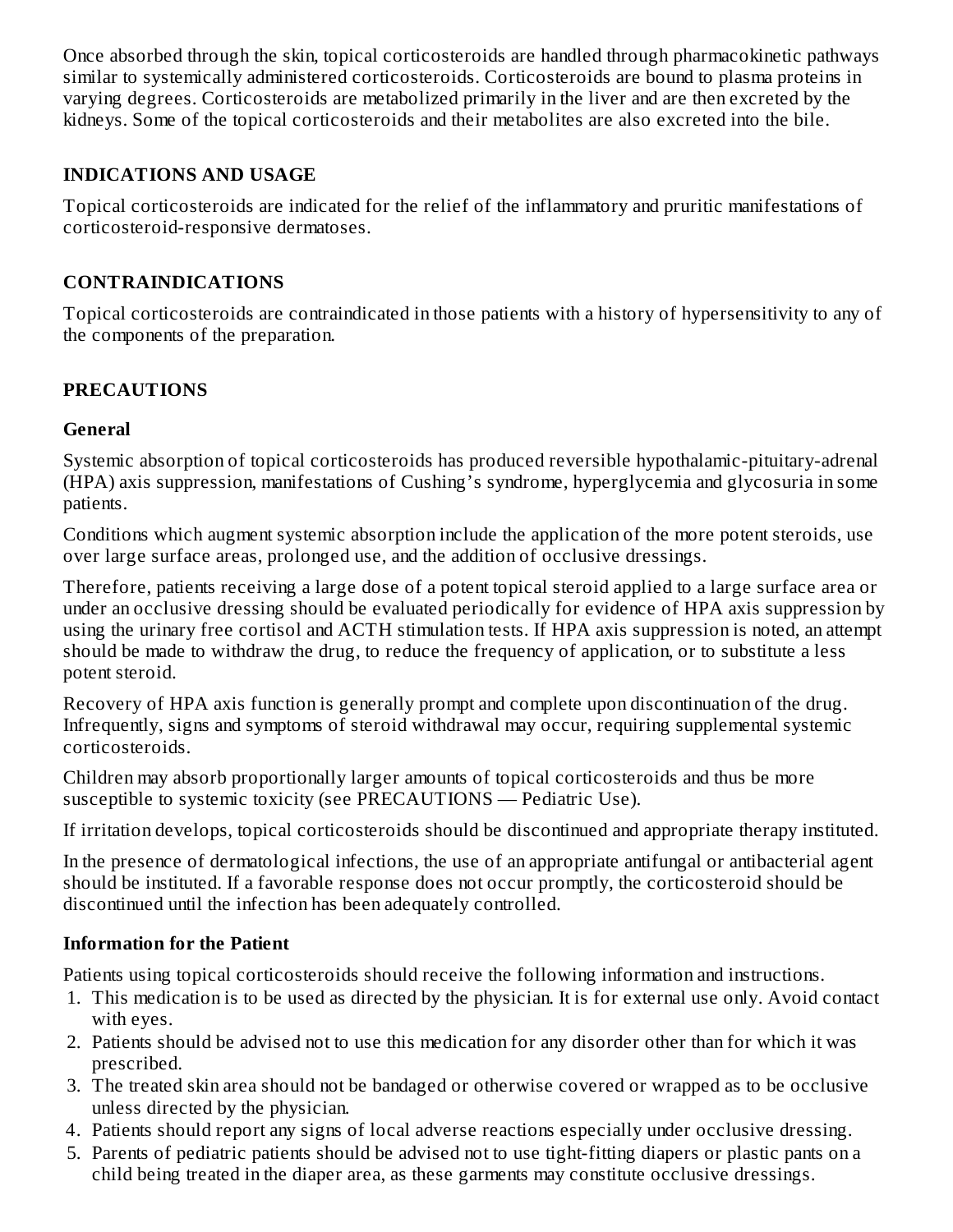## **Laboratory Tests**

The following tests may be helpful in evaluating the HPA axis suppression.

Urinary free cortisol test

ACTH stimulation test

# **Carcinogenesis, Mutagenesis, Impairment Of Fertility**

Long-term animal studies have not been performed to evaluate the carcinogenic potential or the effect on fertility of topical corticosteroids.

Studies to determine mutagenicity with prednisolone and hydrocortisone have revealed negative results.

## **Pregnancy**

Corticosteroids are generally teratogenic in laboratory animals when administered systemically in relatively low dosage levels. The more potent corticosteroids have been shown to be teratogenic after dermal application in laboratory animals. There are no adequate and well-controlled studies in pregnant women on teratogenic effects from topically applied corticosteroids. Therefore, topical corticosteroids should be used during pregnancy only if the potential benefit justifies the potential risk to the fetus. Drugs of this class should not be used extensively on pregnant patients, in large amounts, or for prolonged periods of time.

# **Nursing Mothers**

It is not known whether topical administration of corticosteroids could result in sufficient systemic absorption to produce detectable quantities in breast milk. Systemically administered corticosteroids are secreted into breast milk in quantities *not* likely to have a deleterious effect on the infant. Nevertheless, caution should be exercised when topical corticosteroids are administered to a nursing woman.

## **Pediatric Us e**

*Pediatric patients may demonstrate greater susceptibility to topical corticosteroid-induced HPA axis suppression and Cushing's syndrome than mature patients because of larger skin surface area to body weight ratio.*

Hypothalamic-pituitary-adrenal (HPA) axis suppression, Cushing's syndrome, and intracranial hypertension have been reported in children receiving topical corticosteroids. Manifestations of adrenal suppression in children include linear growth retardation, delayed weight gain, low plasma cortisol levels, and absence of response to ACTH stimulation. Manifestations of intracranial hypertension include bulging fontanelles, headaches, and bilateral papilledema.

Administration of topical corticosteroids to children should be limited to the least amount compatible with an effective therapeutic regimen. Chronic corticosteroid therapy may interfere with the growth and development of children.

# **ADVERSE REACTIONS**

The following local adverse reactions are reported infrequently with topical corticosteroids, but may occur more frequently with the use of occlusive dressings. These reactions are listed in an approximate decreasing order of occurrence: burning, itching, irritation, dryness, folliculitis, hypertrichosis, acneiform eruptions, hypopigmentation, perioral dermatitis, allergic contact dermatitis, maceration of the skin, secondary infection, skin atrophy, striae, miliaria.

**To report SUSPECTED ADVERSE EVENTS, contact Actavis at 1-888-838-2872 or FDA at 1- 800-FDA-1088 or http://www.fda.gov/ for voluntary reporting of advers e reactions.**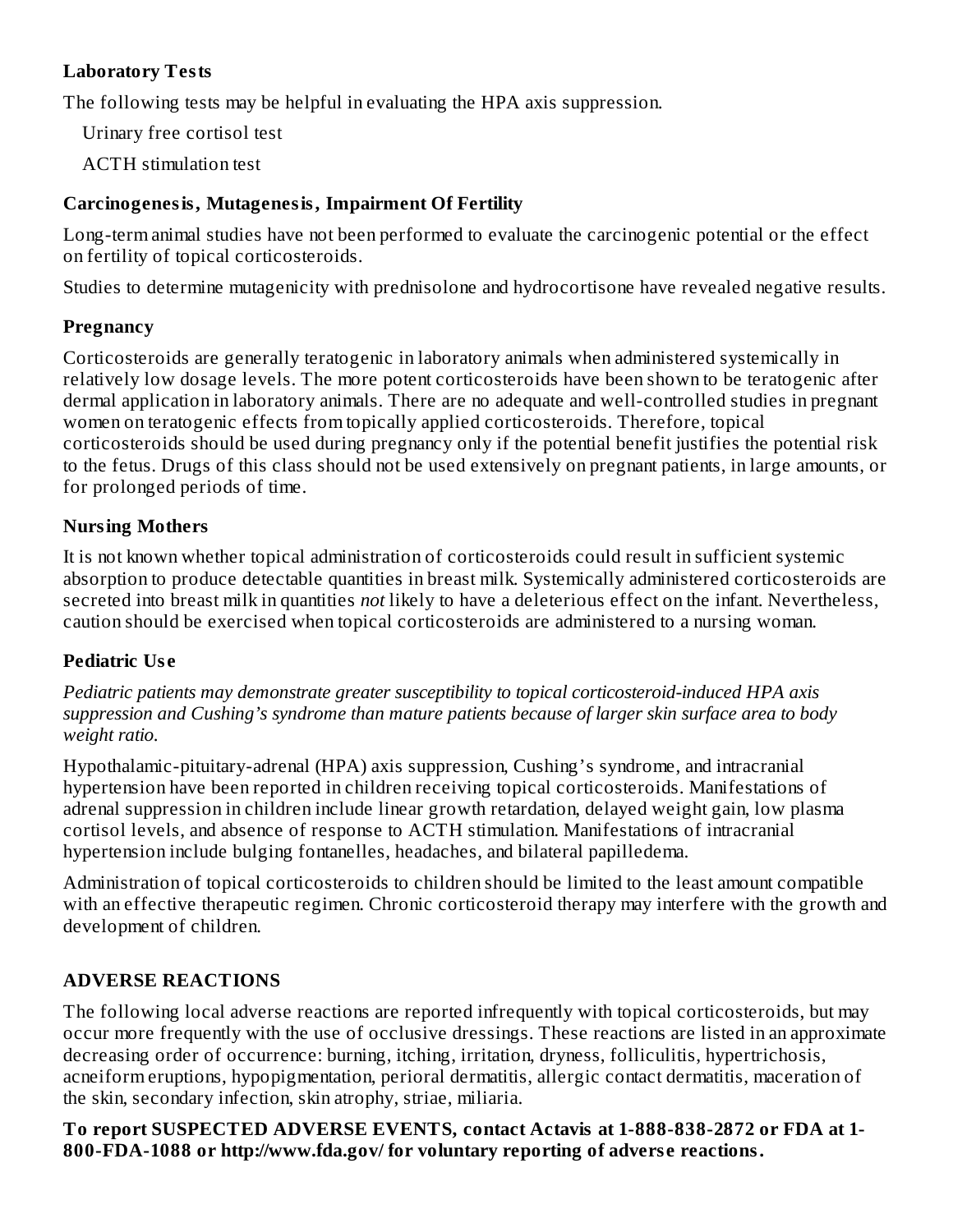#### **OVERDOSAGE**

Topically applied corticosteroids can be absorbed in sufficient amounts to produce systemic effects (see PRECAUTIONS).

### **DOSAGE AND ADMINISTRATION**

Topical corticosteroids are generally applied to the affected area as a thin film from two to four times daily depending on the severity of the condition.

Occlusive dressings may be used for the management of psoriasis or recalcitrant conditions.

If an infection develops, the use of occlusive dressings should be discontinued and appropriate antimicrobial therapy instituted.

#### **HOW SUPPLIED**

Hydrocortisone Cream USP, 1% 1 oz (28**.**4 g) tube NDC 0472-0321-26

Store at controlled room temperature 15° to 30°C (59° to 86°F). Avoid freezing.

Distributed by: Actavis Pharma, Inc. Parsippany, NJ 07054 USA

Rev. A 7/2020

#### **PACKAGE LABEL.PRINCIPAL DISPLAY PANEL**

Actavis

NDC 0472-0321-26

Hydrocortisone Cream, USP 1%

Rx Only

For External Use Only Not for Ophthalmic Use

28.4 g (1 oz)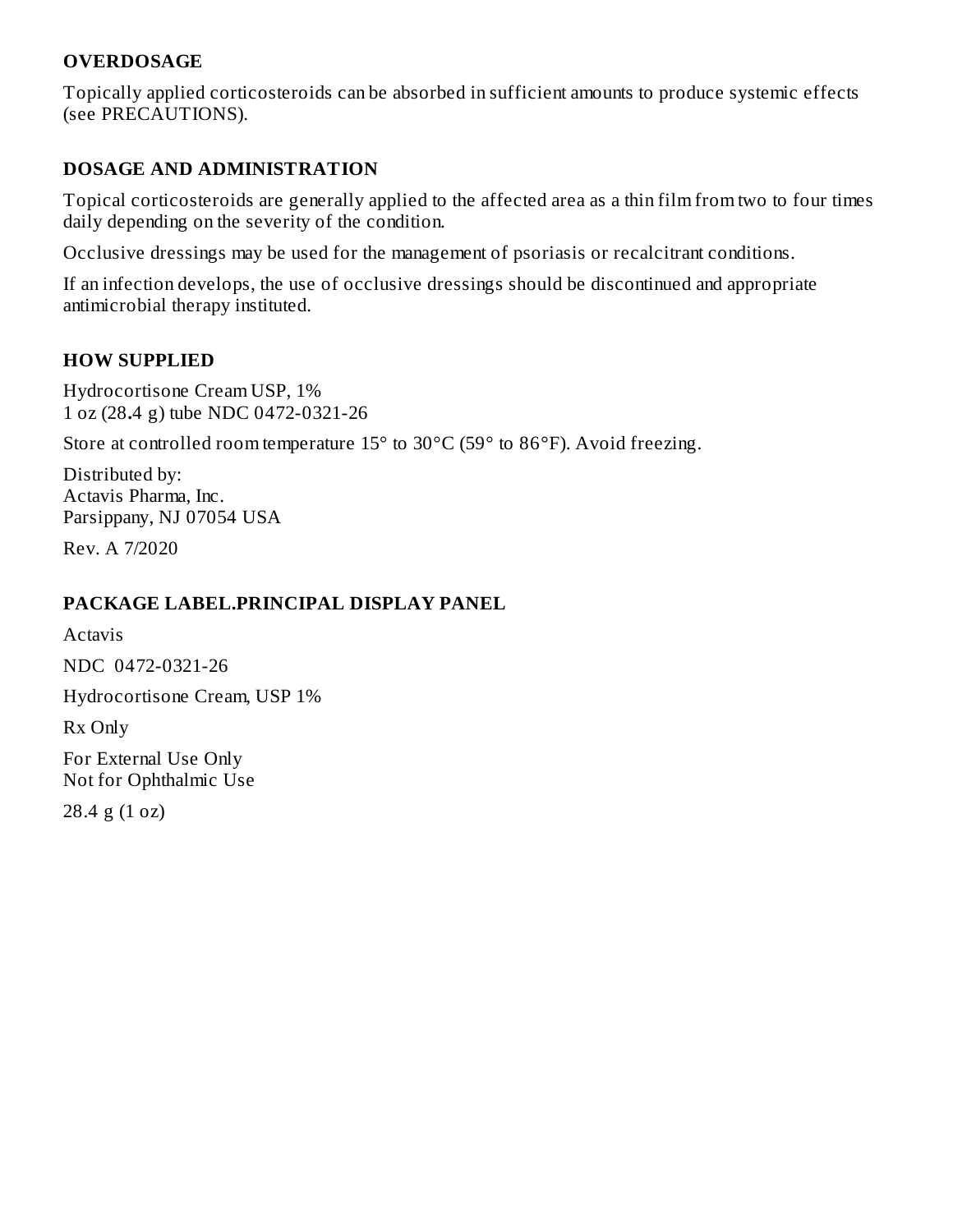

| <b>HYDROCORTISONE</b>                                                                            |                                |                    |                                      |  |  |  |  |
|--------------------------------------------------------------------------------------------------|--------------------------------|--------------------|--------------------------------------|--|--|--|--|
| hydrocortisone cream                                                                             |                                |                    |                                      |  |  |  |  |
|                                                                                                  |                                |                    |                                      |  |  |  |  |
| <b>Product Information</b>                                                                       |                                |                    |                                      |  |  |  |  |
| Product Type                                                                                     | <b>HUMAN PRESCRIPTION DRUG</b> | Item Code (Source) | NDC:0472-0321                        |  |  |  |  |
| <b>Route of Administration</b>                                                                   | <b>TOPICAL</b>                 |                    |                                      |  |  |  |  |
|                                                                                                  |                                |                    |                                      |  |  |  |  |
|                                                                                                  |                                |                    |                                      |  |  |  |  |
| <b>Active Ingredient/Active Moiety</b>                                                           |                                |                    |                                      |  |  |  |  |
| <b>Ingredient Name</b>                                                                           |                                |                    | <b>Basis of Strength</b><br>Strength |  |  |  |  |
| HYDRO CORTISONE (UNII: WI4X0 X7BPJ) (HYDROCORTISONE - UNII:WI4X0 X7BPJ)<br><b>HYDROCORTISONE</b> |                                |                    | $10$ mg in $1$ g                     |  |  |  |  |
|                                                                                                  |                                |                    |                                      |  |  |  |  |
|                                                                                                  |                                |                    |                                      |  |  |  |  |
| <b>Inactive Ingredients</b>                                                                      |                                |                    |                                      |  |  |  |  |
| <b>Ingredient Name</b>                                                                           |                                |                    | Strength                             |  |  |  |  |
| STEARYL ALCOHOL (UNII: 2KR89I4H1Y)                                                               |                                |                    |                                      |  |  |  |  |
| <b>GLYCERYL MONOSTEARATE (UNII: 230 OU9 XXE4)</b>                                                |                                |                    |                                      |  |  |  |  |
| POLYOXYL 40 STEARATE (UNII: 13A4J4NH9I)                                                          |                                |                    |                                      |  |  |  |  |
| ISOPROPYL PALMITATE (UNII: 8 CRQ2TH63M)                                                          |                                |                    |                                      |  |  |  |  |
| PARAFFIN (UNII: 1900E3H2ZE)                                                                      |                                |                    |                                      |  |  |  |  |
| SORBITAN MONOSTEARATE (UNII: NVZ4I0H58X)                                                         |                                |                    |                                      |  |  |  |  |
|                                                                                                  |                                |                    |                                      |  |  |  |  |